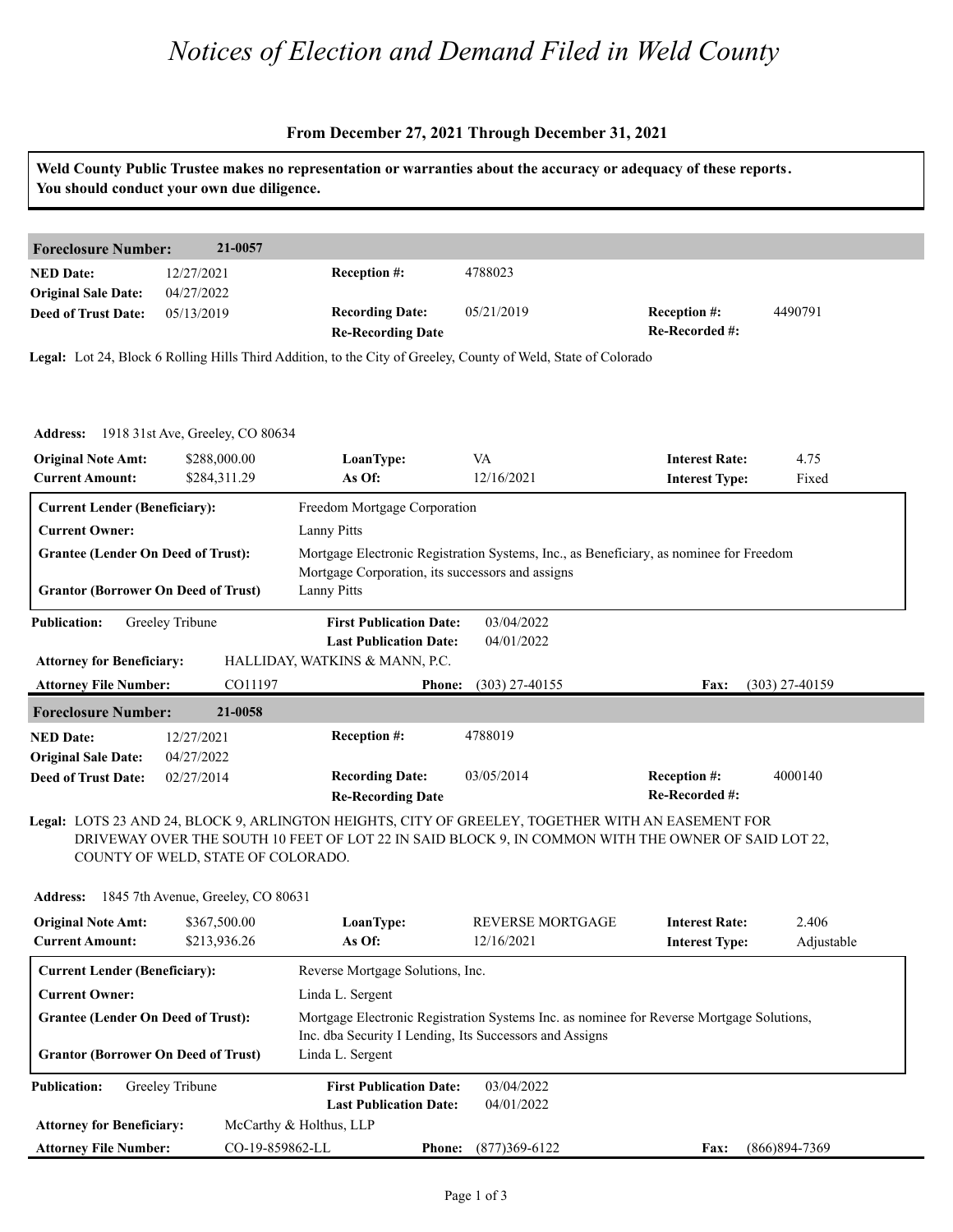# *Notices of Election and Demand Filed in Weld County*

#### **From December 27, 2021 Through December 31, 2021**

|                                            | You should conduct your own due diligence. |                                                                                    |                   | Weld County Public Trustee makes no representation or warranties about the accuracy or adequacy of these reports. |                   |
|--------------------------------------------|--------------------------------------------|------------------------------------------------------------------------------------|-------------------|-------------------------------------------------------------------------------------------------------------------|-------------------|
|                                            |                                            |                                                                                    |                   |                                                                                                                   |                   |
| <b>Foreclosure Number:</b>                 | 21-0059                                    |                                                                                    |                   |                                                                                                                   |                   |
| <b>NED Date:</b>                           | 12/29/2021                                 | <b>Reception #:</b>                                                                | 4789227           |                                                                                                                   |                   |
| <b>Original Sale Date:</b>                 | 04/27/2022                                 |                                                                                    |                   |                                                                                                                   |                   |
| <b>Deed of Trust Date:</b>                 | 04/25/2018                                 | <b>Recording Date:</b><br><b>Re-Recording Date</b>                                 | 05/02/2018        | Reception #:<br>Re-Recorded #:                                                                                    | 4395393           |
|                                            |                                            | Legal: LOT 7, BLOCK 3, VALLEY VIEW SUBDIVISION, COUNTY OF WELD, STATE OF COLORADO. |                   |                                                                                                                   |                   |
|                                            | PARCEL ID NUMBER: 096130203017             |                                                                                    |                   |                                                                                                                   |                   |
| <b>Address:</b>                            | 3725 VALLEY VIEW AVENUE, EVANS, CO 80620   |                                                                                    |                   |                                                                                                                   |                   |
| <b>Original Note Amt:</b>                  | \$170,466.00                               | LoanType:                                                                          | <b>FHA</b>        | <b>Interest Rate:</b>                                                                                             | 5.25              |
| <b>Current Amount:</b>                     | \$164,212.28                               | As Of:                                                                             | 12/20/2021        | <b>Interest Type:</b>                                                                                             | Fixed             |
| <b>Current Lender (Beneficiary):</b>       |                                            | MIDFIRST BANK                                                                      |                   |                                                                                                                   |                   |
| <b>Current Owner:</b>                      |                                            | ANDREW LEE SANCHEZ                                                                 |                   |                                                                                                                   |                   |
| <b>Grantee (Lender On Deed of Trust):</b>  |                                            |                                                                                    |                   | MORTGAGE ELECTRONIC REGISTRATION SYSTEMS, INC. AS NOMINEE FOR                                                     |                   |
|                                            |                                            |                                                                                    |                   | AMERICAN FINANCING CORPORATION, ITS SUCCESSORS AND ASSIGNS                                                        |                   |
| <b>Grantor (Borrower On Deed of Trust)</b> |                                            | <b>ANDREW LEE SANCHEZ</b>                                                          |                   |                                                                                                                   |                   |
| <b>Publication:</b>                        | Greeley Tribune                            | <b>First Publication Date:</b>                                                     | 03/04/2022        |                                                                                                                   |                   |
|                                            |                                            | <b>Last Publication Date:</b>                                                      | 04/01/2022        |                                                                                                                   |                   |
| <b>Attorney for Beneficiary:</b>           |                                            | Janeway Law Firm, P.C.                                                             |                   |                                                                                                                   |                   |
| <b>Attorney File Number:</b>               | 21-026116                                  | <b>Phone:</b>                                                                      | $(303)706 - 9990$ | Fax:                                                                                                              | $(303)706 - 9994$ |